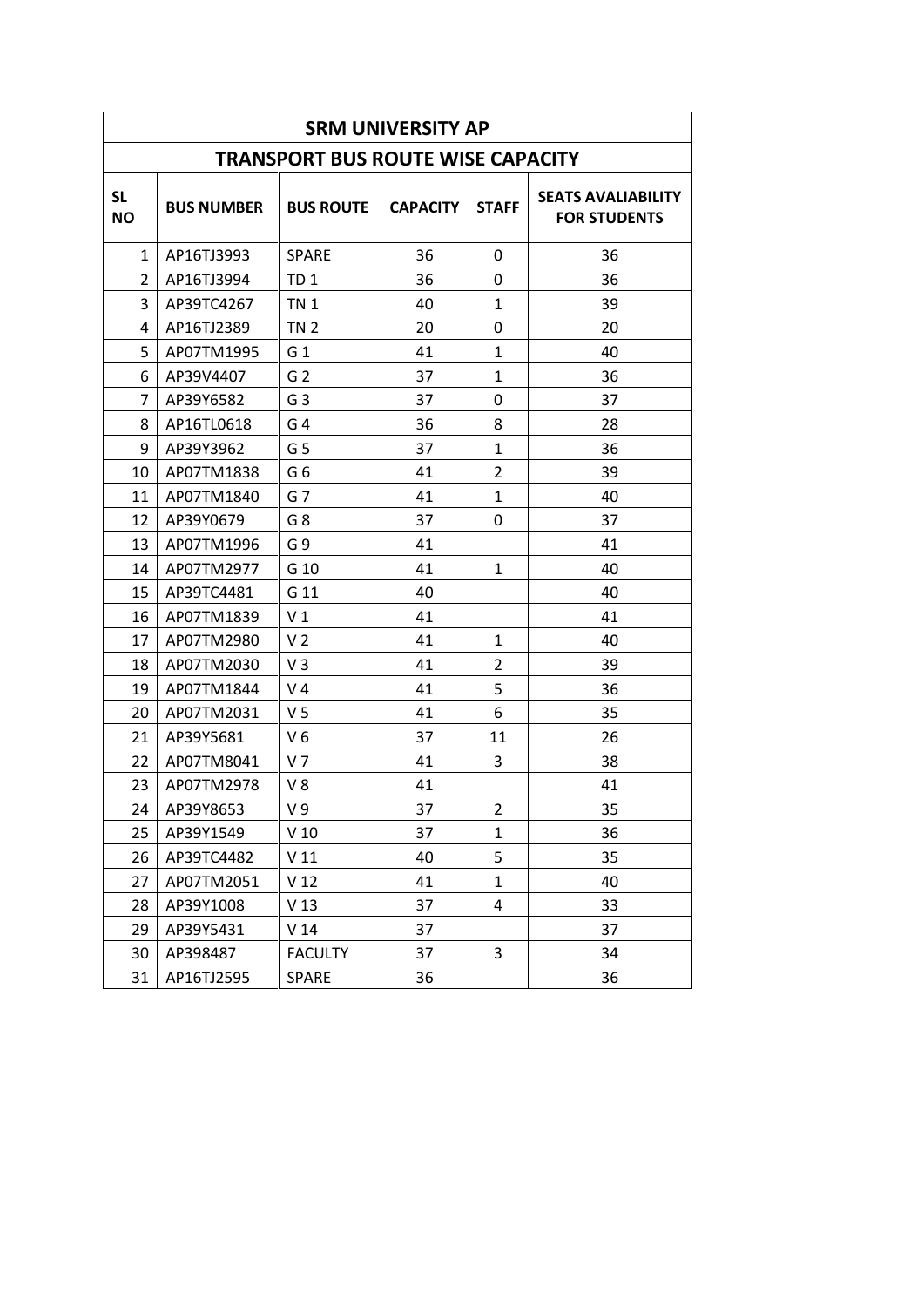#### ROUTE NO : TN1

Vehicle No : AP16TJ3993 Driver Name : Venkateshwara RAO **RAO** 

| S.No          | <b>Boarding Point</b> | Timing |
|---------------|-----------------------|--------|
| 1             | <b>JAGARLAMUDI</b>    | 06:30  |
| $\mathcal{P}$ | AUGLAKUTHRU           | 07:00  |
| 3             | <b>CHENCHUPETA</b>    | 07:15  |
| 4             | SAIBABA TEMPLE        | 07:30  |
| 5             | SOMASUNDAR PALEM      | 07:40  |
| 6             | PEDDAVADLAPUDI        | 07:55  |
| 7             | MANGALAGIRI           | 08:15  |
| 8             | <b>SRM UNIVERSITY</b> | 08:30  |

# ROUTE NO : TN2

Vehicle No : AP16TJ2381 Driver Name : SURESH S

| S.No           | <b>Boarding Point</b>  | Timing |
|----------------|------------------------|--------|
| 1              | CHAKALICHERUVU         | 07:00  |
| $\overline{2}$ | <b>GANDHI CHOKE</b>    | 07:10  |
| 3              | <b>TEMPLE</b>          | 07:20  |
| 4              | <b>GANDHI PARK</b>     | 07:25  |
| 5              | <b>KOTHAVANTHENA</b>   | 07:30  |
| 6              | <b>SAI BABA TEMPLE</b> | 07:35  |
| 7              | NANDHIVELUGU           | 07:50  |
| 8              | DUGGIRALA              | 08:00  |
| 9              | MANGALAGIRI            | 08:15  |
| 10             | <b>SRM UNIVERSITY</b>  | 08:40  |
|                |                        |        |

#### ROUTE NO : TD

# Vehicle No : AP16TJ3994

Driver Name : Ramesh Reddy

| S.No           | <b>Boarding Point</b>           | Timing |
|----------------|---------------------------------|--------|
| $\mathbf{1}$   | <b>DOLAS NAGAR</b>              | 07:00  |
| $\overline{2}$ | <b>UNDAVALLI CENTRE</b>         | 07:20  |
| 3              | PATANJALI UNDAVALLI CENTRE      | 07:20  |
| 4              | SAIBABA TEMPLE                  | 07:25  |
| 5              | RK APARTMENTS (YUVANDA VILLAGE) | 07:30  |
| 6              | UNDAVALLI CAVES                 | 07:35  |
| 7              | <b>KRISHNAYAPALEM</b>           | 07:45  |
| 8              | <b>MANDHADAM</b>                | 07:50  |
| 9              | MADHULINGAYAPALEM               | 07:55  |
| 10             | <b>RAYAPUDI</b>                 | 08:00  |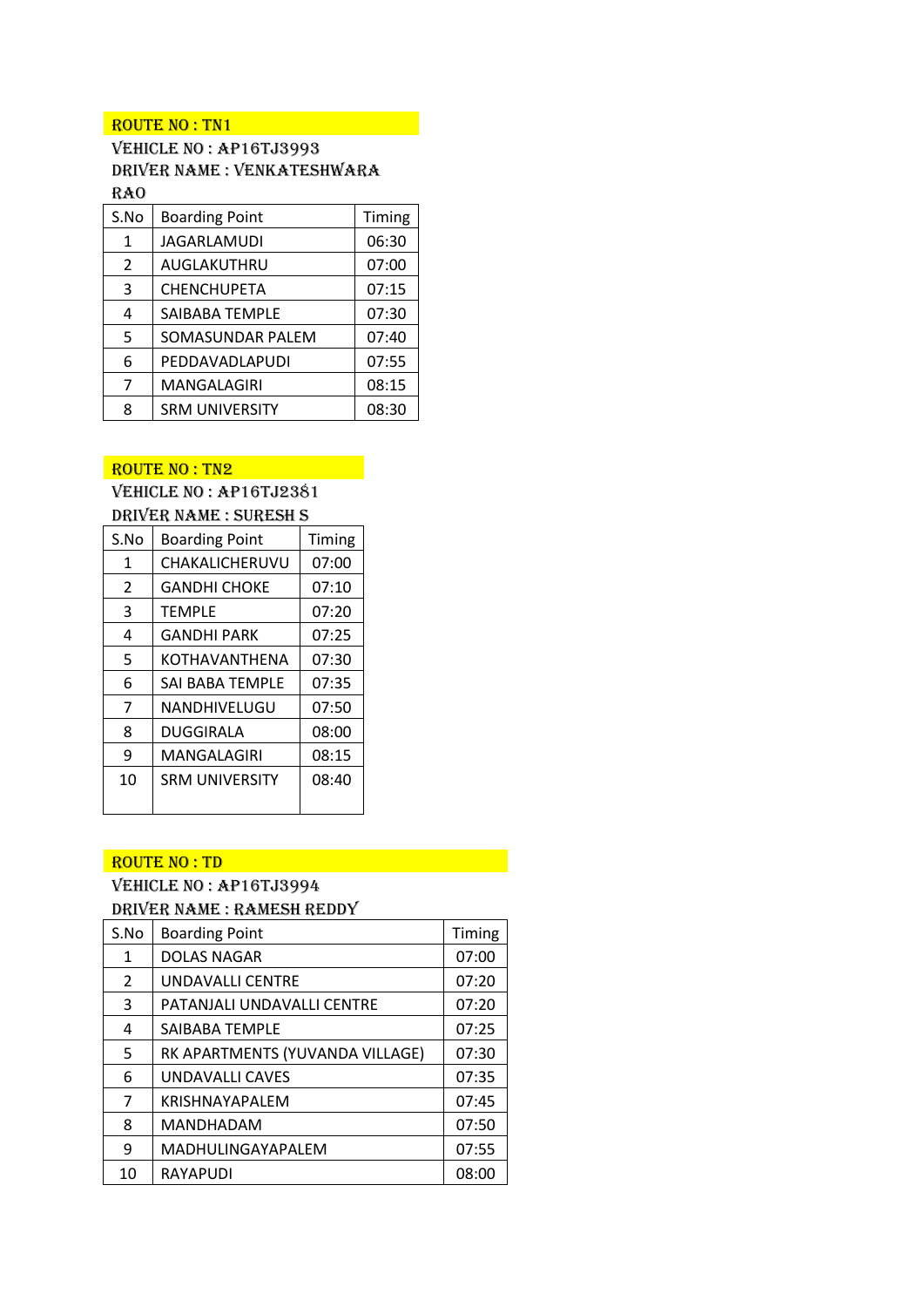| 11 | <b>THULLUR</b>        | 08:10 |
|----|-----------------------|-------|
| 12 | <b>SRM UNIVERSITY</b> | 08:40 |

Vehicle No : AP07tm1995

| S.No           | <b>Boarding Point</b> | Timing |
|----------------|-----------------------|--------|
| 1              | PALAKALURE            | 07:00  |
| $\mathfrak{D}$ | <b>VIGNAN COLLEGE</b> | 07:10  |
| 3              | <b>POWER OFFICE</b>   | 07:15  |
| 4              | GUJJANAGUNDLA         | 07:25  |
| 5              | SRINIVASA COLONY      | 07:30  |
| 6              | <b>TEMPLE</b>         | 07:35  |
| 7              | <b>JKC COLLEGE</b>    | 07:40  |
| 8              | <b>RTO OFFICE</b>     | 07:45  |
| 9              | <b>SRM UNIVERSITY</b> | 08:30  |

#### ROUTE NO : G2

# VEHICLE NO: AP39Y4407

Driver Name : Venkateshwaralu

| S.No           | <b>Boarding Point</b>    | Timing |
|----------------|--------------------------|--------|
| $\mathbf{1}$   | <b>NTR STADIUM</b>       | 07:00  |
| $\overline{2}$ | <b>IYYAPPA TEMPLE</b>    | 07:05  |
| 3              | RAJENDRA NAGAR 4th LINE  | 07:15  |
| 4              | RAJENDRA NAGAR 6th LINE  | 07:20  |
| 5              | <b>HANUMAIAH COMPANY</b> | 07:30  |
| 6              | <b>SRM UNIVERSITY</b>    | 08:30  |

#### ROUTE NO : G3 AND THE ROUTE NO : G3

|  |  |  | VEHICLE NO: AP39Y6582 |
|--|--|--|-----------------------|
|--|--|--|-----------------------|

Driver Name : P Srinivasrao

S.No | Boarding Point | Timing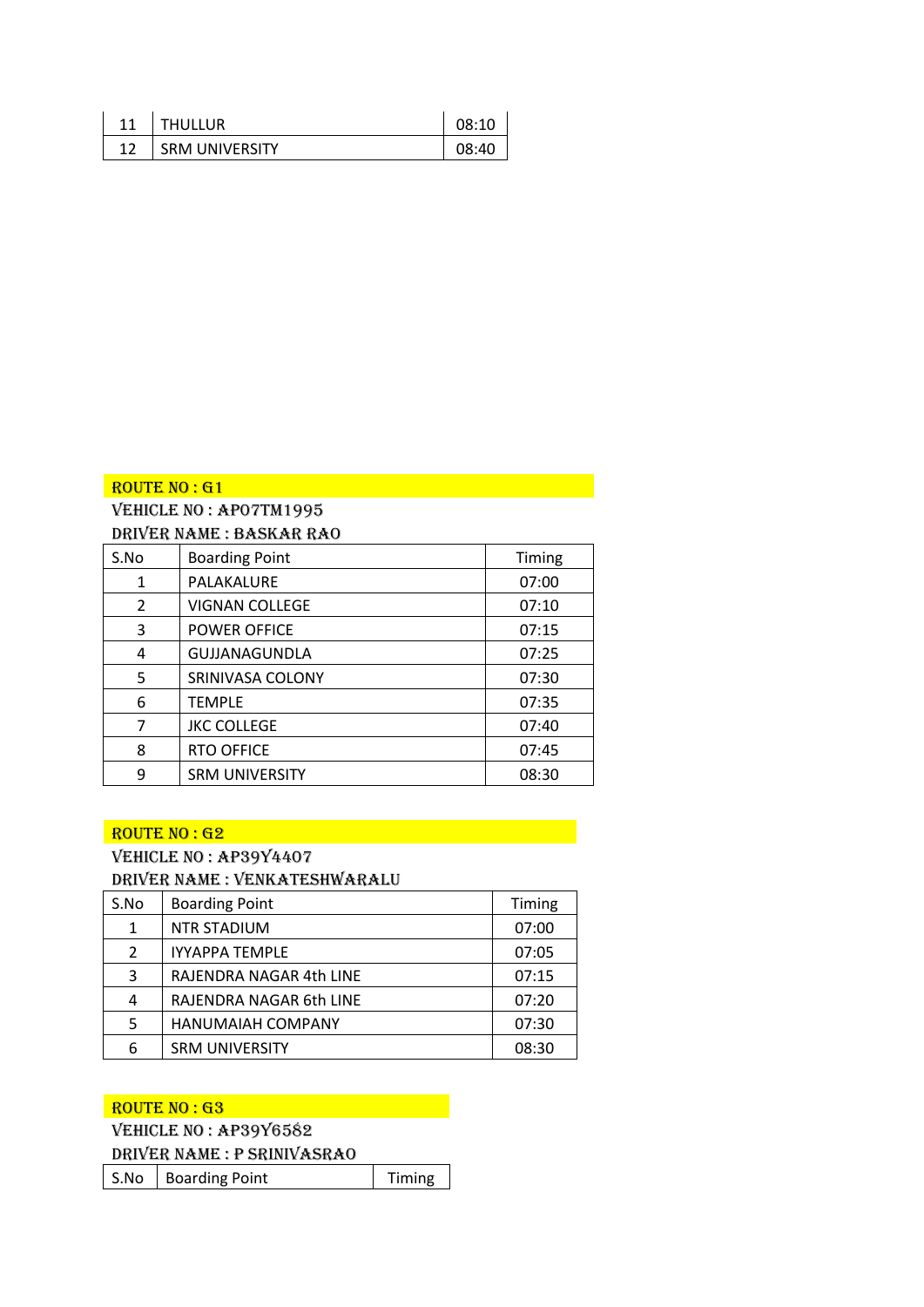| 1             | <b>GUNTUR THOTA</b>   | 07:25 |
|---------------|-----------------------|-------|
| $\mathcal{P}$ | KOTHA PETTA           | 07:30 |
| 3             | <b>NAAZ CENTRE</b>    | 07:32 |
| 4             | KANNAVARI THOTA       | 07:40 |
| 5             | <b>SWAMY THEATRE</b>  | 07:45 |
| 6             | PATTABHI PURAM        | 07:47 |
| 7             | STAMBHALAGARU         | 07:50 |
| 8             | <b>SRM UNIVERSITY</b> | 08:30 |

Vehicle No : AP16TL0618 Driver Name : Manoj

| S.No | <b>Boarding Point</b>           | Timing |  |  |  |
|------|---------------------------------|--------|--|--|--|
| 1    | <b>NALLAPADU COLLEGE CENTRE</b> | 06:45  |  |  |  |
| 2    | NALLAPADU APARTMENT             | 07:10  |  |  |  |
| 3    | <b>HOUSING BOARD</b>            | 07:20  |  |  |  |
| 4    | SAMYALA NAGAR GATE              | 07:30  |  |  |  |
| 5    | <b>ZERO LINE</b>                | 07:30  |  |  |  |
| 6    | AT AGRAHARAM                    | 07:40  |  |  |  |
| 7    | <b>COLLECTOR OFFICE</b>         | 07:45  |  |  |  |
| 8    | <b>SRM UNIVERSITY</b>           | 08:35  |  |  |  |

#### ROUTE NO : G5

#### VEHICLE NO: AP39Y3962

Driver Name : Nagamalleswara Rao

| S.No | <b>Boarding Point</b> | Timing |
|------|-----------------------|--------|
| 1    | RAMAREDDY NAGAR       | 07:00  |
| 2    | <b>CHUTTUGUNTA</b>    | 07:15  |
| 3    | <b>ITC</b>            | 07:20  |
| 4    | <b>REDDY'S HOSTEL</b> | 07:25  |
| 5    | SRINIVASA PETTA       | 07:30  |
| 6    | KOKILA HOTEL          | 07:35  |
| 7    | <b>SANKAR VILLAS</b>  | 07:40  |
| 8    | <b>LODGE CENTRE</b>   | 07:45  |
| 9    | <b>RAMA BUILDING</b>  | 07:50  |
| 10   | <b>SRM UNIVERSITY</b> | 08:35  |

ROUTE NO : G6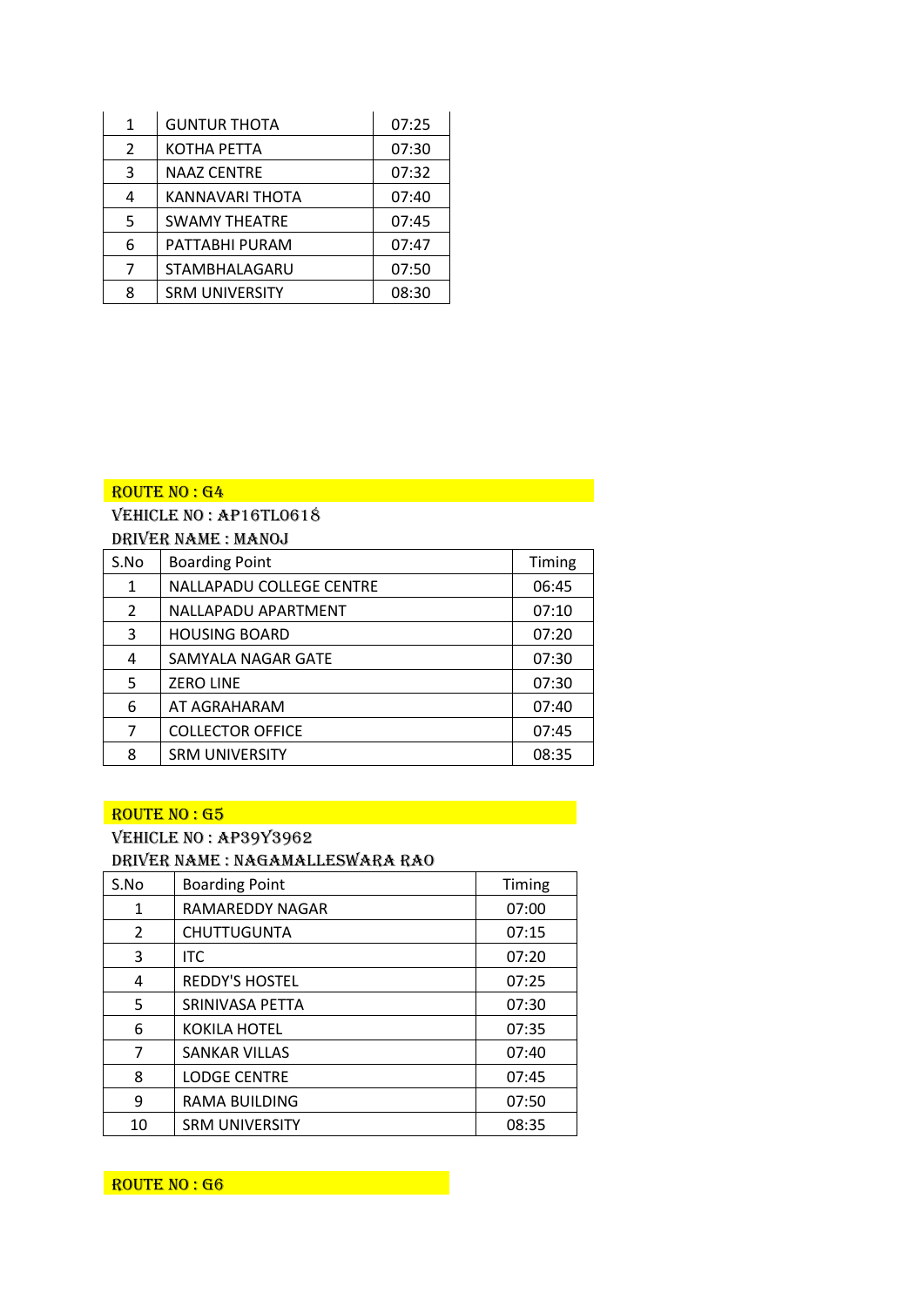#### Vehicle No : AP07TM1840 Driver Name : ISSAK

| S.No | <b>Boarding Point</b> | Timing |
|------|-----------------------|--------|
| 1    | GUJJANAGUNDLA         | 07:10  |
| 2    | <b>JKC COLLEGE</b>    | 07:15  |
| 3    | <b>GARDENS</b>        | 07:20  |
| 4    | VIDYA NAGAR           | 07:25  |
| 5    | SAI BABA ROAD         | 07:30  |
| 6    | <b>BSNL</b>           | 07:40  |
| 7    | <b>KORITE PADU</b>    | 07:42  |
| 8    | <b>CHILLIES</b>       | 07:50  |
| 9    | <b>GORANTLA</b>       | 08:00  |
| 10   | <b>SRM UNIVERSITY</b> | 08:30  |

#### $ROUTE NO: G7$

#### Vehicle No : AP07TM1838

| S.No | <b>Boarding Point</b> | Timing |
|------|-----------------------|--------|
| 1    | <b>BAKERS FUN</b>     | 07:25  |
| 2    | <b>RELIANCE</b>       | 07:30  |
| 3    | <b>LODGE CENTRE</b>   | 07:32  |
| 4    | <b>SRI NAGAR</b>      | 07:40  |
| 5    | <b>ALLA HOSPITAL</b>  | 07:40  |
| 6    | PRIYA GARDEN          | 07:45  |
| 7    | NAGARALU              | 07:50  |
| 8    | <b>CHILLIES</b>       | 07:50  |
| 9    | <b>SRM UNIVERSITY</b> | 08:30  |

#### ROUTE NO : G8 **ANDER**

Vehicle No : AP39Y0679

#### Driver Name : Chinna Venkateshwarao

| S.No | <b>Boarding Point</b>    | Timing |
|------|--------------------------|--------|
| 1    | <b>OLD BUS STAND</b>     | 07:30  |
| 2    | <b>NTR STATUE</b>        | 07:40  |
| 3    | <b>FLY OVER UP</b>       | 07:43  |
| 4    | <b>FLY OVER DOWN</b>     | 07:45  |
| 5    | <b>KRISHNA HOTEL</b>     | 07:47  |
| 6    | <b>MAHINDRA SHOWROOM</b> | 07:50  |
| 7    | <b>RELIANCE</b>          | 07:52  |
| 8    | <b>YSR STATUE</b>        | 07:55  |
| 9    | <b>SRM UNIVERSITY</b>    | 08:30  |

ROUTE NO : G9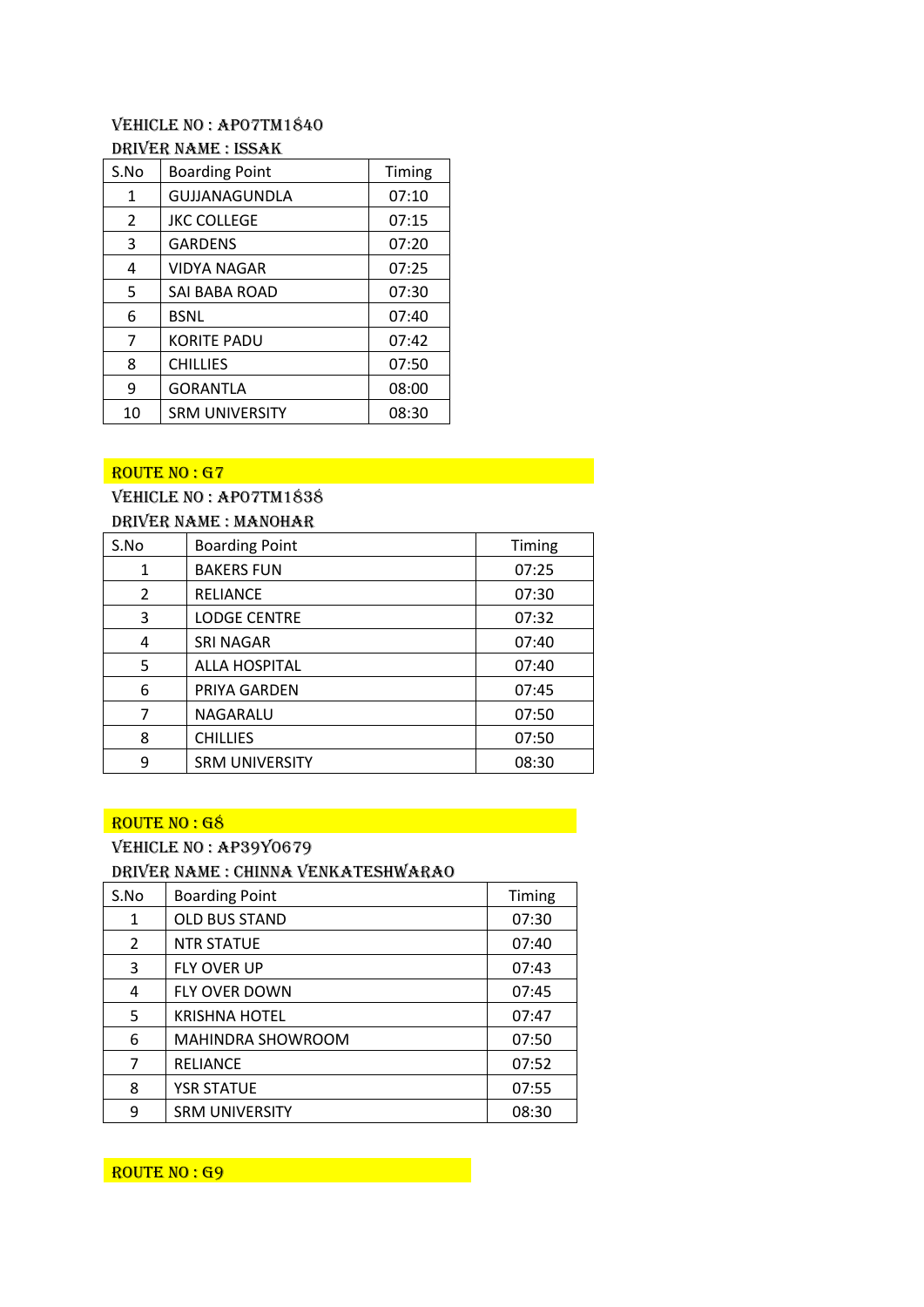#### Vehicle No : AP07TM1996

#### Driver Name : Somasekar

| S.No           | <b>Boarding Point</b>       | Timing |
|----------------|-----------------------------|--------|
| $\mathbf{1}$   | GUJJANAGUNDLA               | 07:30  |
| $\overline{2}$ | <b>JKC COLLEGE</b>          | 07:35  |
| 3              | NAVA BHARATH NAGAR          | 07:40  |
| 4              | NAVA BHARATH NAGAR 3RD LINE | 07:45  |
| 5              | <b>GUEST HOUSE</b>          | 07:50  |
| 6              | RING ROAD                   | 07:55  |
| 7              | <b>VIDYA NAGAR 1st LINE</b> | 08:00  |
| 8              | <b>SRM UNIVERSITY</b>       | 08:40  |

# $ROUTE$  NO : G10

# Vehicle No : AP07TM2977

|  | DRIVER NAME: OOBBAYYA |  |
|--|-----------------------|--|
|  |                       |  |

| S.No           | <b>Boarding Point</b> | Timing |
|----------------|-----------------------|--------|
| 1              | <b>SPENCER</b>        | 07:20  |
| $\overline{2}$ | <b>GARDENS</b>        | 07:25  |
| 3              | <b>ASHOK NAGAR</b>    | 07:30  |
| 4              | <b>ANDHE SILK</b>     | 07:35  |
| 5              | <b>BAKERS FUN</b>     | 07:37  |
| 6              | <b>SRI CHAITANYA</b>  | 07:39  |
| 7              | ABYUDHAYA             | 07:41  |
| 8              | <b>SRM UNIVERSITY</b> | 08:30  |

#### ROUTE NO : G11

# Vehicle No : AP39y4481

Driver Name : MANNIAH

| S.No           | <b>Boarding Point</b>       | Timing |
|----------------|-----------------------------|--------|
| 1              | <b>GUJJANAGUNDLA</b>        | 07:10  |
| $\overline{2}$ | <b>LAKSHMIPURAM</b>         | 07:20  |
| 3              | <b>LODGE CENTRE</b>         | 07:25  |
| 4              | <b>SANKAR VILLAS</b>        | 07:30  |
| 5              | <b>BUS STOP</b>             | 07:35  |
| 6              | <b>RELIANCE PETROL BUNK</b> | 07:45  |
| 7              | <b>INNER RING ROAD</b>      | 07:50  |
| 8              | <b>GORANTLA</b>             | 07:55  |
| 9              | <b>PARIMI</b>               | 08:20  |
| 10             | <b>SRM UNIVERSITY</b>       | 08:40  |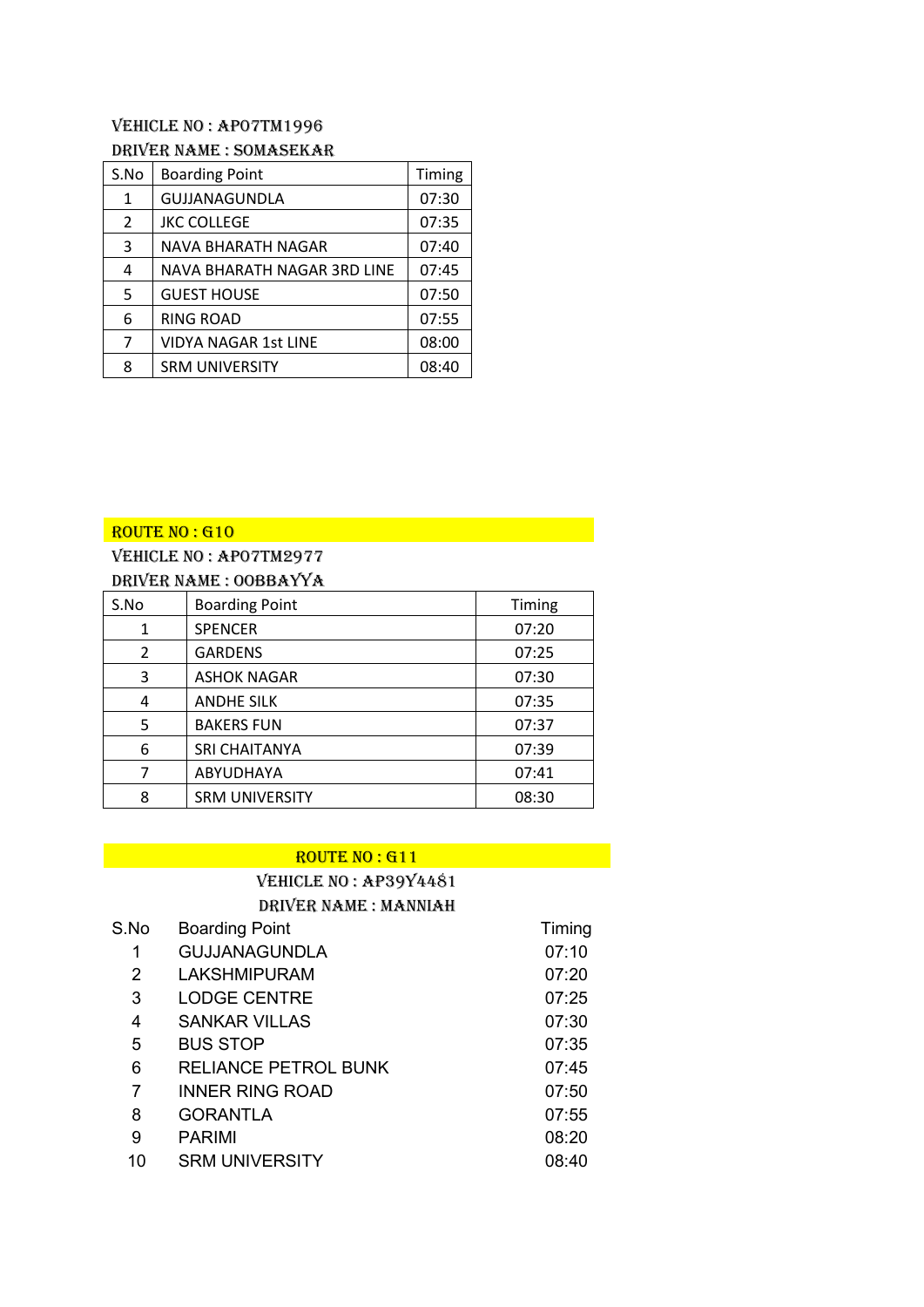| <b>ROUTE NO: FACULTY BUS</b> |  |
|------------------------------|--|
| $V$ FUICI F NO · ADOOVÓAÓ7   |  |

|               | VEHICLE NO : AP3918487     |        |
|---------------|----------------------------|--------|
|               | DRIVER NAME: RAVI KRISHNA  |        |
| S.No          | <b>Boarding Point</b>      | Timing |
| 1             | <b>RAIN TREE APARTMENT</b> | 08:00  |
| $\mathcal{P}$ | <b>KANTHURU</b>            | 08:15  |
| 3             | <b>NIDAMARRU</b>           | 08:30  |
| 4             | <b>SRM UNIVERSITY</b>      | 08:45  |

Vehicle No : AP07TM1839 Driver Name : Sunnybabu

| S.No          | <b>Boarding Point</b>    | Timing |
|---------------|--------------------------|--------|
| 1             | <b>TADIGADAPA</b>        | 07:00  |
| $\mathcal{L}$ | VR SIDDARTHA COLLEGE     | 07:10  |
| 3             | KAMAYYATHOPU             | 07:20  |
| 4             | PAPULAMILL ROAD          | 07:20  |
| 5             | <b>TIME HOSPITAL</b>     | 07:25  |
| 6             | <b>CHOWDARYPET</b>       | 07:25  |
| 7             | <b>CHECK POST</b>        | 07:30  |
| 8             | AUTO NAGAR GATE TERMINAL | 07:35  |
| 9             | VARADHI                  | 07:50  |
| 10            | MANGALAGIRI              | 08:10  |
| 11            | <b>SRM UNIVERSITY</b>    | 08:40  |

#### $ROUTE$  NO :  $V2$

# Vehicle No : AP07TM2980

#### Driver Name : Joseph

| S.No           | <b>Boarding Point</b>  | Timing |
|----------------|------------------------|--------|
| 1              | <b>ESI HOSPITAL</b>    | 07:00  |
| $\overline{2}$ | <b>GUNADALA CENTRE</b> | 07:10  |
| 3              | <b>MADHURA NAGAR</b>   | 07:15  |
| 4              | <b>BANU NAGAR</b>      | 07:15  |
| 5              | <b>FOOD JUNCTION</b>   | 07:20  |
| 6              | SARADHA COLLEGE        | 07:25  |
| 7              | MESALA RAJARAO BRIDGE  | 07:25  |
| 8              | VARADHI                | 07:40  |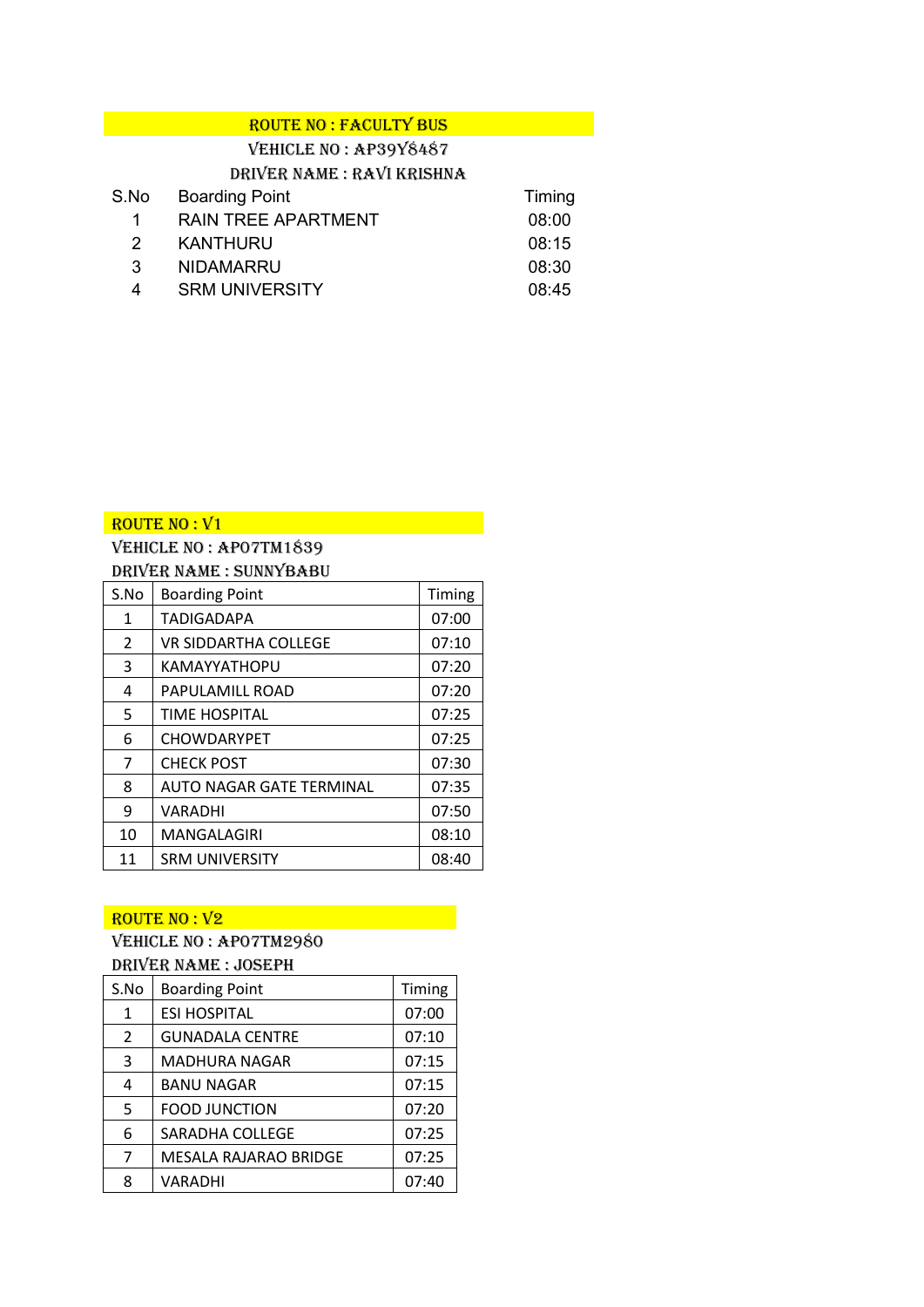| 9  | MANGALAGIRI           | 08:00 |
|----|-----------------------|-------|
| 10 | <b>SRM UNIVERSITY</b> | 08:30 |

# ROUTE NO : V<sub>3</sub>

#### Vehicle No : AP07TM2030 Driver Name : Rajesh

| S.No           | <b>Boarding Point</b> | Timing |
|----------------|-----------------------|--------|
| 1              | KANKIPADU             | 06:40  |
| $\overline{2}$ | GOSALA                | 06:55  |
| 3              | EDUPUGALLU            | 07:05  |
| 4              | GANGURU               | 07:10  |
| 5              | PORANKI               | 07:20  |
| 6              | TADIGADAPA            | 07:30  |
| 7              | VARADHI               | 07:50  |
| 8              | MANGALAGIRI           | 08:10  |
| 9              | <b>SRM UNIVERSITY</b> | 08:40  |

#### $ROUTE$  NO :  $V4$

# Vehicle No : AP07TM1844

# Driver Name : Venkateshwar Rao

| S.No | <b>Boarding Point</b> | <b>Timing</b> |
|------|-----------------------|---------------|
| 1    | PEDHA AVUTUPALLI      | 06:30         |
| 2    | CHINNA AVUTAPALLI     | 06:40         |
| 3    | VIDYA NAGAR           | 06:50         |
| 4    | GANNAVARAM            | 07:00         |
| 5    | <b>GUDAVALLI</b>      | 07:15         |
| 6    | NIDAMANURU            | 07:30         |
| 7    | <b>BEST PRICE</b>     | 07:30         |
| 8    | <b>ENIKEPADU</b>      | 07:35         |
| 9    | <b>SRR CENTRE</b>     | 07:35         |
| 10   | PRASADAMPADU          | 07:40         |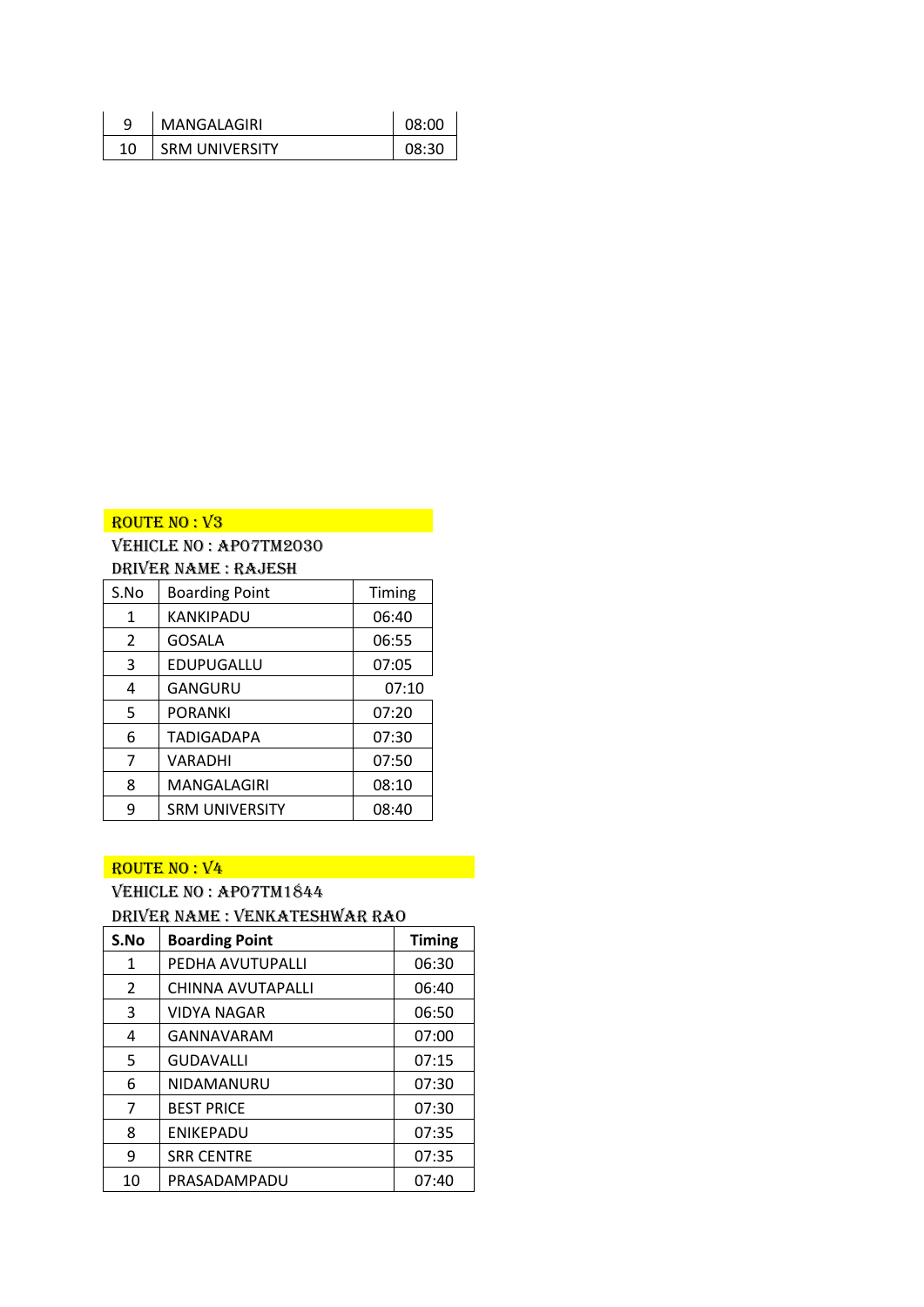| 11 | RAMAVARAPADU          | 07:50 |
|----|-----------------------|-------|
| 12 | MANGALAGIRI           | 08:15 |
| 13 | <b>SRM UNIVERSITY</b> | 08:40 |

# ROUTE NO : V5 AND THE ROUTE NO : V6

# Vehicle No : AP07TM2031 Driver Name : Ravikumar

| S.No | <b>Boarding Point</b>     | <b>Timing</b> |
|------|---------------------------|---------------|
| 1    | <b>NUNNA</b>              | 06:50         |
| 2    | POLICE STATION            | 07:10         |
| 3    | PRAKASH NAGAR             | 07:10         |
| 4    | PIPELELLU ROAD            | 07:15         |
| 5    | <b>DHABA HOTEL CENTRE</b> | 07:20         |
| 6    | <b>RRJOINTS</b>           | 07:25         |
| 7    | RAGAVENDRA CINEMA         | 07:30         |
| 8    | LOTUS                     | 07:30         |
| 9    | <b>PRABHAS COLLEGE</b>    | 07:35         |
| 10   | <b>VARADHI</b>            | 08:00         |
| 11   | MANGALAGIRI               | 08:15         |
| 12   | <b>SRM UNIVERSITY</b>     | 08:30         |

#### ROUTE NO : V6

# Vehicle No : AP39Y5681

#### Driver Name : Murali Krishnan

| S.No           | <b>Boarding Point</b>      | <b>Timing</b> |
|----------------|----------------------------|---------------|
| 1              | MACHAVARAM DOWN            | 07:00         |
| $\overline{2}$ | <b>MARUTHI NAGAR</b>       | 07:10         |
| 3              | <b>CHUTTU GUNTA</b>        | 07:15         |
| 4              | KOTHA VANTHANA CENTRE      | 07:25         |
| .5             | VIJAYA TALKIES             | 07:35         |
| 6              | VIJAYA KRISHNA SUPER BAZAR | 07:50         |
| 7              | <b>KALYAN JEWELLERS</b>    | 07:55         |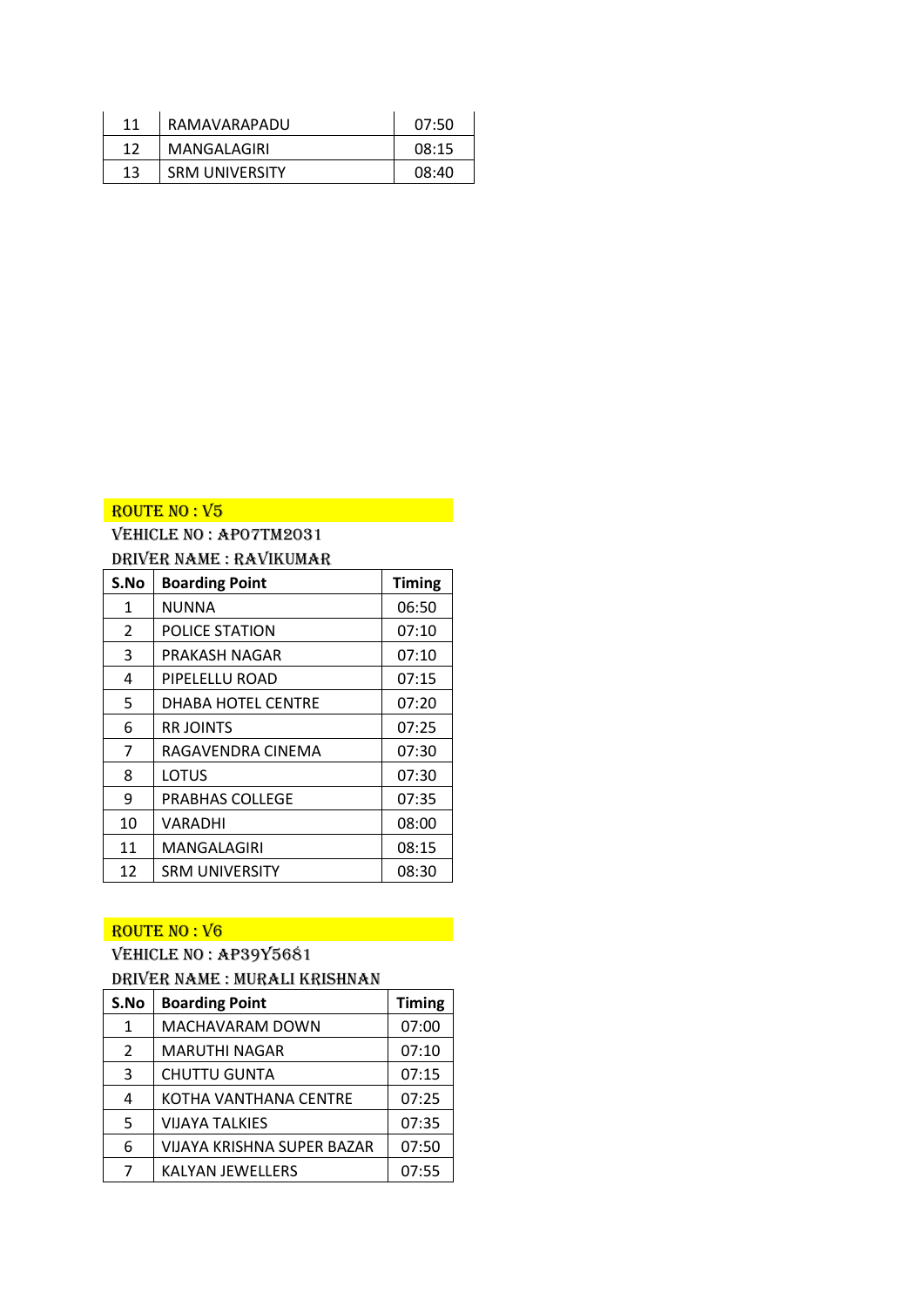| 8  | <b>RADIO STATION</b>   | 07:55 |
|----|------------------------|-------|
| q  | DIMPLE BAR STREET      | 08:00 |
| 10 | <b>PVP SQUARE MALL</b> | 08:00 |
| 11 | DV MANOR               | 08:05 |
| 12 | MANGALAGIRI            | 08:20 |
| 13 | <b>SRM UNIVERISTY</b>  | 08:40 |

# ROUTE NO : V7 AND AND AN ANNUAL AND AN

# Vehicle No : AP07TM8041 Driver Name : Moulaly

| S.No           | <b>Boarding Point</b>         | Timing |
|----------------|-------------------------------|--------|
| 1              | KONDAPALLI                    | 06:40  |
| $\overline{2}$ | <b>NTR BUS STOP</b>           | 06:50  |
| 3              | A COLONY                      | 07:00  |
| 4              | <b>IBRAHIMPATTNAM</b>         | 07:05  |
| 5              | NALLAKUNTA                    | 07:15  |
| 6              | GOLLAPUDI                     | 07:25  |
| 7              | ONE CENTRE GOLLAPUDI          | 07:25  |
| 8              | HB COLONY BHAVANIPURAM        | 07:30  |
| 9              | <b>IRON YARD</b>              | 07:30  |
| 10             | CHURCH CENTRE (BHAVANI PURAM) | 07:35  |
| 11             | <b>RTC WORK SHOP</b>          | 07:35  |
| 12             | SITHARA CENTRE                | 07:40  |
| 14             | KABALLA                       | 07:45  |
| 15             | <b>KL RAO PARK</b>            | 07:50  |
| 16             | <b>KR MARKET</b>              | 08:05  |
| 17             | MANGALAGIRI                   | 08:25  |
| 18             | <b>SRM UNIVERSITY</b>         | 08:40  |

# ROUTE NO : V8

# Vehicle No : AP07TM2978

# Driver Name : Yakobu

| S.No   Boarding Point        | Timing |
|------------------------------|--------|
| <b>MYRAI CENTRE</b>          | 06:50  |
| <b>GOLLAPUDI MARKET YARD</b> | 07:00  |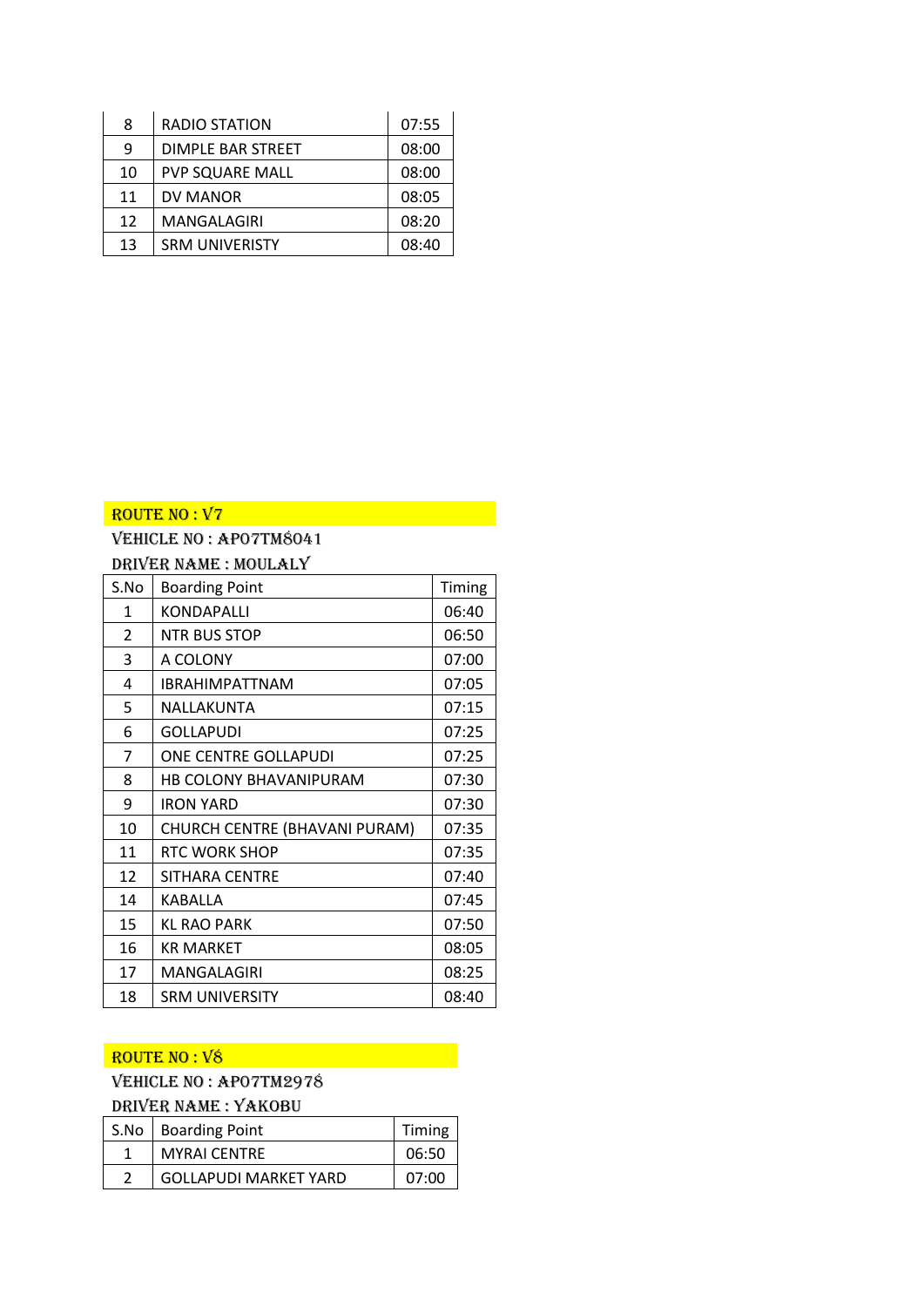| 3 | <b>SWATHI THEATRE</b> | 07:05 |
|---|-----------------------|-------|
| 4 | <b>RTC WORK SHOP</b>  | 07:15 |
| 5 | KABELA                | 07:20 |
| 6 | <b>CHITTI NAGAR</b>   | 07:30 |
|   | VARADHI               | 07:50 |
| 8 | MANGALAGIRI           | 08:10 |
| q | <b>SRM UNIVERSITY</b> | 08:30 |

# Vehicle No : AP39Y8653 Driver Name : Battina Srinu

| S.No | <b>Boarding Point</b>    | Timing |
|------|--------------------------|--------|
| 1    | NAC KALYANMANDAPAM       | 07:10  |
| 2    | <b>GURU NANAK COLONY</b> | 07:15  |
| 3    | <b>FUN TIMES ROAD</b>    | 07:20  |
| 4    | ANDHRA BANK              | 07:20  |
| 5    | RAMESH HOSPITAL          | 07:25  |
| 6    | <b>ITI BUS STOP</b>      | 07:30  |
| 7    | PB SIDHARDHA COLLEGE     | 07:35  |
| 8    | DV MANOR                 | 07:45  |
| 9    | VARADHI                  | 08:00  |
| 10   | <b>MANGALAGIRI ALFA</b>  | 08:20  |
| 11   | <b>SRM UNIVERSITY</b>    | 08:40  |

# ROUTE NO : V10

# Vehicle No : AP39Y1549 Driver Name : J Suresh

| S.No           | <b>Boarding Point</b>     | Timing |
|----------------|---------------------------|--------|
| 1              | <b>MILK PROJECT</b>       | 07:05  |
| $\overline{2}$ | <b>CHITTI NAGAR</b>       | 07:15  |
| 3              | <b>VAGU CENTRE</b>        | 07:20  |
| 4              | K B N COLLEGE             | 07:25  |
| 5              | <b>FISH MARKET</b>        | 07:30  |
| 6              | <b>PUNJA CENTRE</b>       | 07:35  |
|                | RAILWAY STATION (BODAAMMA |        |
| 7              | HOTEL)                    | 07:45  |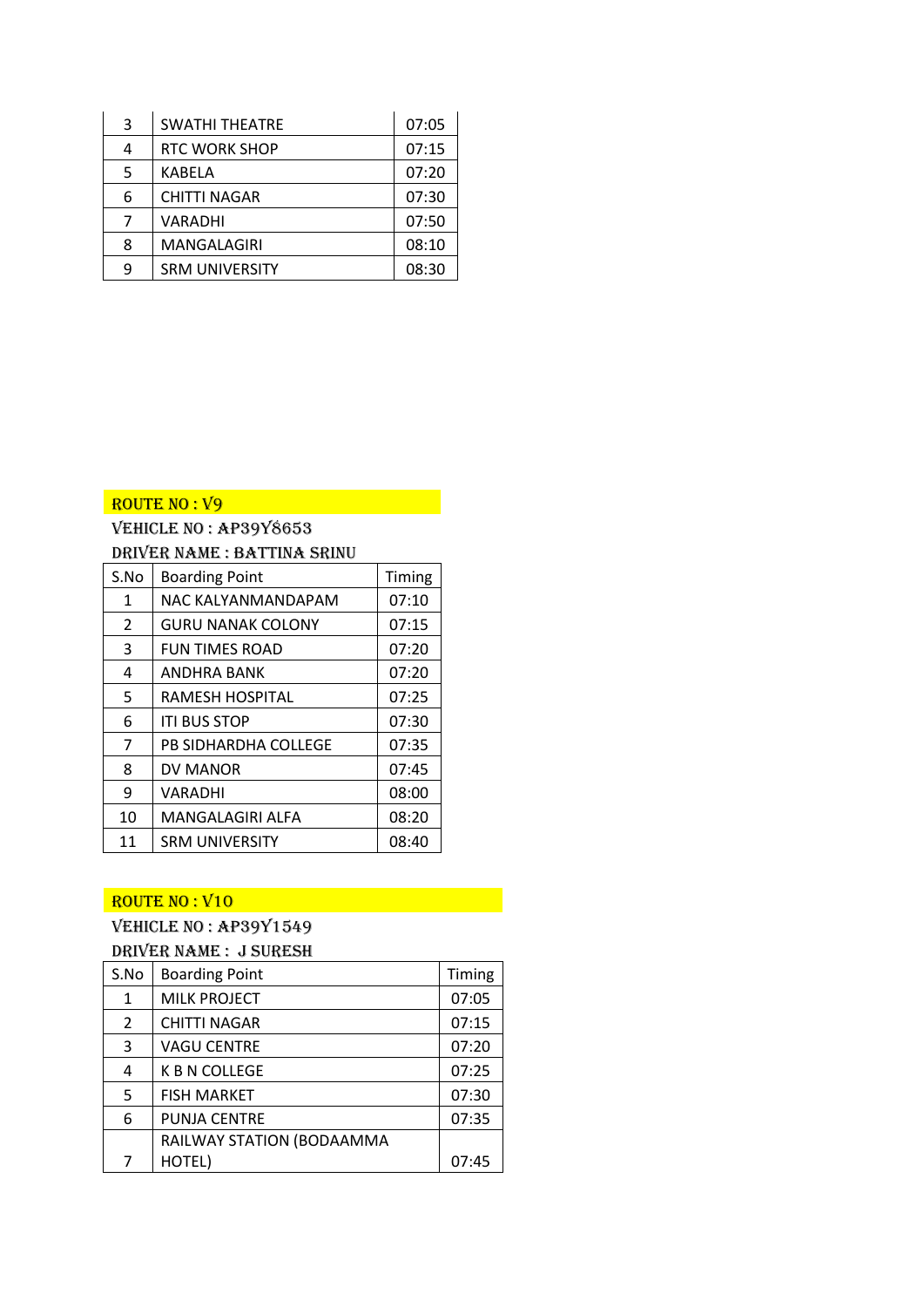| 8  | <b>KR MARKET</b>      | 07:50 |
|----|-----------------------|-------|
| q  | VARADHI               | 08:00 |
| 10 | MANGALAGIRI           | 08:15 |
| 11 | <b>SRM UNIVERSITY</b> | 08:40 |

# Vehicle No : AP16TJ2595

#### Driver Name : Beemavarapu Srinu

| S.No           | <b>Boarding Point</b>       | Timing |
|----------------|-----------------------------|--------|
| 1              | <b>CURRENCY NAGAR</b>       | 07:00  |
| $\overline{2}$ | RAINBOW HOSPITAL            | 07:05  |
| 3              | <b>GOVT HOSPITAL</b>        | 07:10  |
| 4              | <b>VINAYAK THEATRE</b>      | 07:15  |
| 5              | RAMESH HOSPITAL             | 07:20  |
| 6              | <b>STELLA MARIS COLLEGE</b> | 07:30  |
| $\overline{7}$ | NIRMALA CONVENT             | 07:35  |
| 8              | <b>BENZ CIRCLE</b>          | 07:40  |
| 9              | MANGALAGIRI ALFA REST.      | 08:00  |
| 10             | <b>SRM UNIVERISTY</b>       | 08:35  |

# ROUTE NO : V12

# Vehicle No : AP07TM2051 Driver Name : Koteshwara Rao

| S.No           | <b>Boarding Point</b>      | Timing |
|----------------|----------------------------|--------|
| 1              | <b>AUTO NAGAR GATE</b>     | 07:00  |
| 2              | <b>JD TOWERS</b>           | 07:00  |
| 3              | DONKA ROAD                 | 07:05  |
| 4              | <b>HIGH SCHOOL ROAD</b>    | 07:05  |
| 5              | <b>CHILLIES RESTAURANT</b> | 07:10  |
| 6              | PATAMATA                   | 07:20  |
| $\overline{7}$ | <b>NTR CIRCLE</b>          | 07:25  |
| ጸ              | EENADU                     | 07:30  |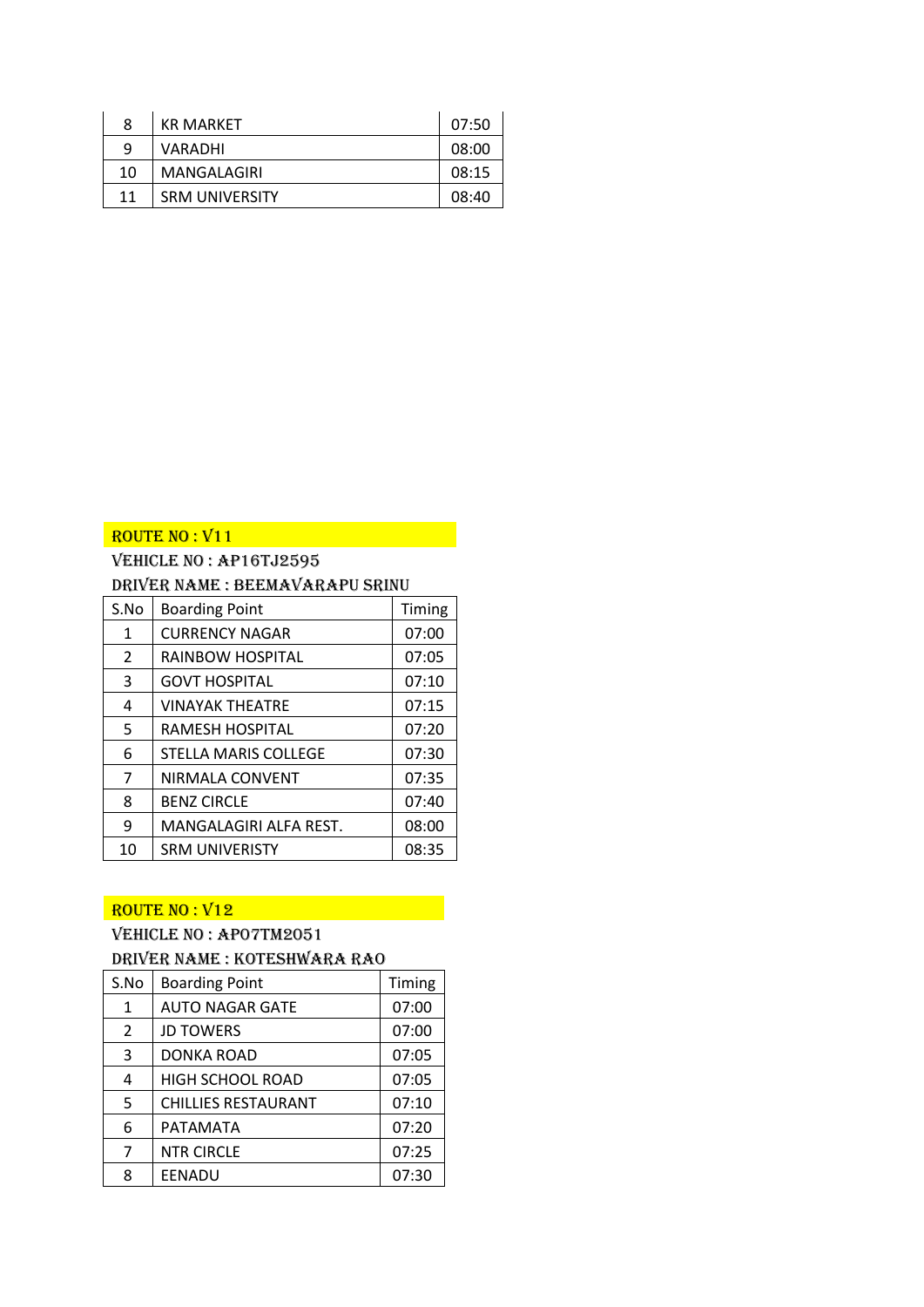| a  | SVS KALYANA MANDAPAM  | 07:40 |
|----|-----------------------|-------|
| 10 | VARADHI               | 07:50 |
| 11 | <b>SRM UNIVERSITY</b> | 08:30 |

# Vehicle No : AP39Y1008

# Driver Name : D Ravikumar

| S.No           | <b>Boarding Point</b>      | Timing |
|----------------|----------------------------|--------|
| 1              | <b>MANIPAL HOSPITAL</b>    | 07:20  |
| 2              | <b>TADEPALLI</b>           | 07:30  |
| 3              | <b>MORNING STAR</b>        | 07:30  |
| 4              | PATHURU ROAD               | 07:35  |
| 5              | NIRMALA CONVENT            | 07:45  |
| 6              | <b>HAPPY RESORT</b>        | 08:00  |
| $\overline{7}$ | NRI MEDICAL COLLEGE        | 08:10  |
| 8              | OLD BUS STAND(MANGALAGIRI) | 08:20  |
| 9              | MANGALAGIRI MARKET YARD    | 08:25  |
| 10             | <b>SRM UNIVERSITY</b>      | 08:40  |

#### $ROUTE$  NO :  $V14$

# Vehicle No : AP39Y5431

# Driver Name : N SAIBABU S.No | Boarding Point | Timing 1 | JAMMI CHETTYU CENTRE | 06:55 2 | MADHU GARDEN | 07:00 3 NICE BAR 07:00 4 PUSHPA HOTEL | 07:05 5 | ANNAPURNA THEATRE BACKSIDE | 07:15 6 | KRISHNA LANKA | 07:25